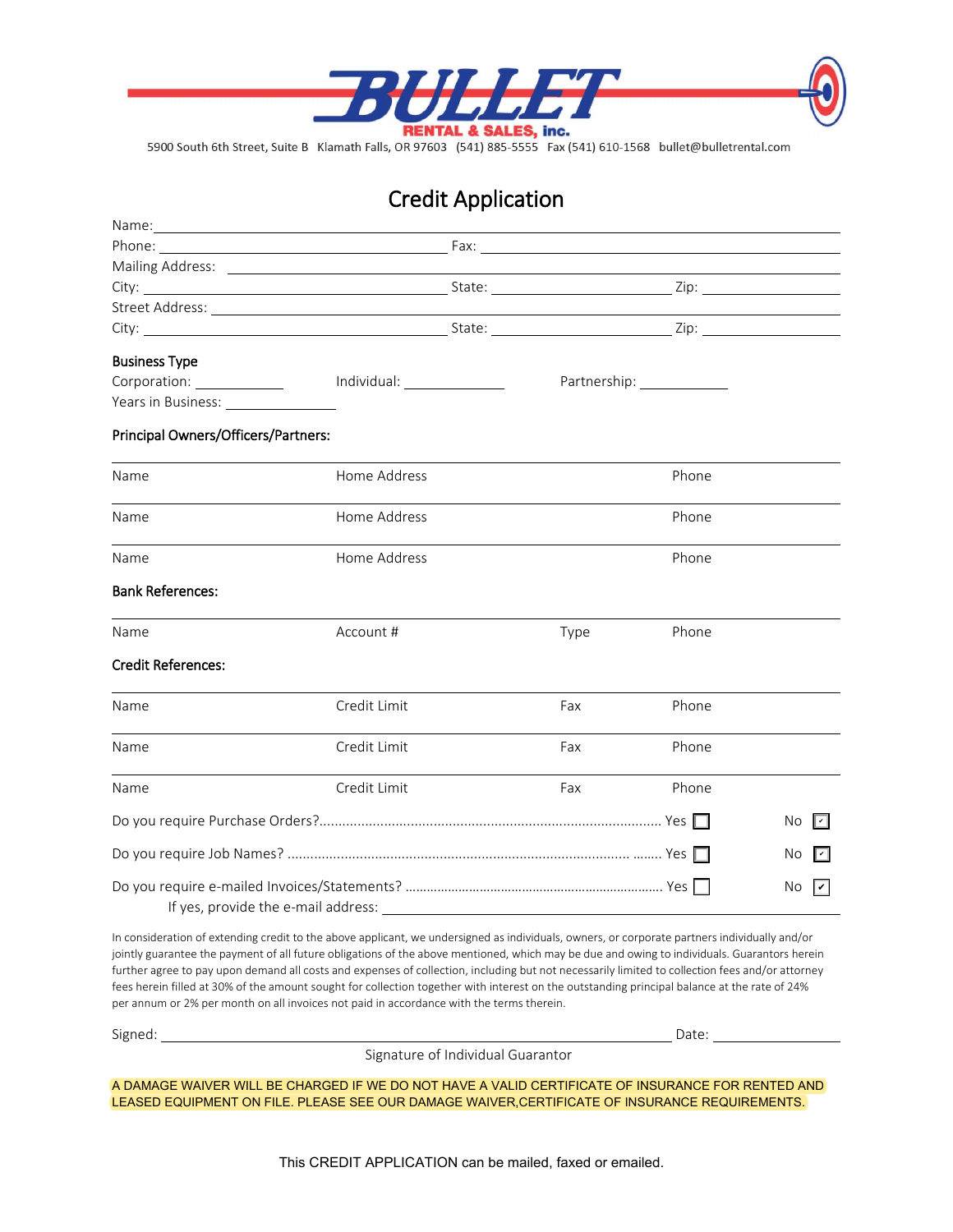

5900 South 6th Street, Suite B Klamath Falls, OR 97603 (541) 885-5555 Fax (541) 610-1568 bullet@bulletrental.com

## Personal Guarantee Agreement

In making this agreement for credit, the customer acknowledges receipt of Bullet Rental and Sales, Inc. terms and pay a service charge of 2% per month, which is an annual percentage rate of 24% (twenty-four) of all overdue balances. In the event a suit is necessary to collect any amount, the customer agrees to pay the seller's reasonable attorney's fees for appeal.

I the undersigned personally, jointly and severally guarantee(s) payment of all invoices and other charges as set forth above noted firm and understand payments on accounts will be applied against the oldest open invoices.

| Personal Guarantee of account of: |               |
|-----------------------------------|---------------|
| Signature:                        | Printed Name: |

Date: when the state of the state of the state of the state of the state of the state of the state of the state of the state of the state of the state of the state of the state of the state of the state of the state of the